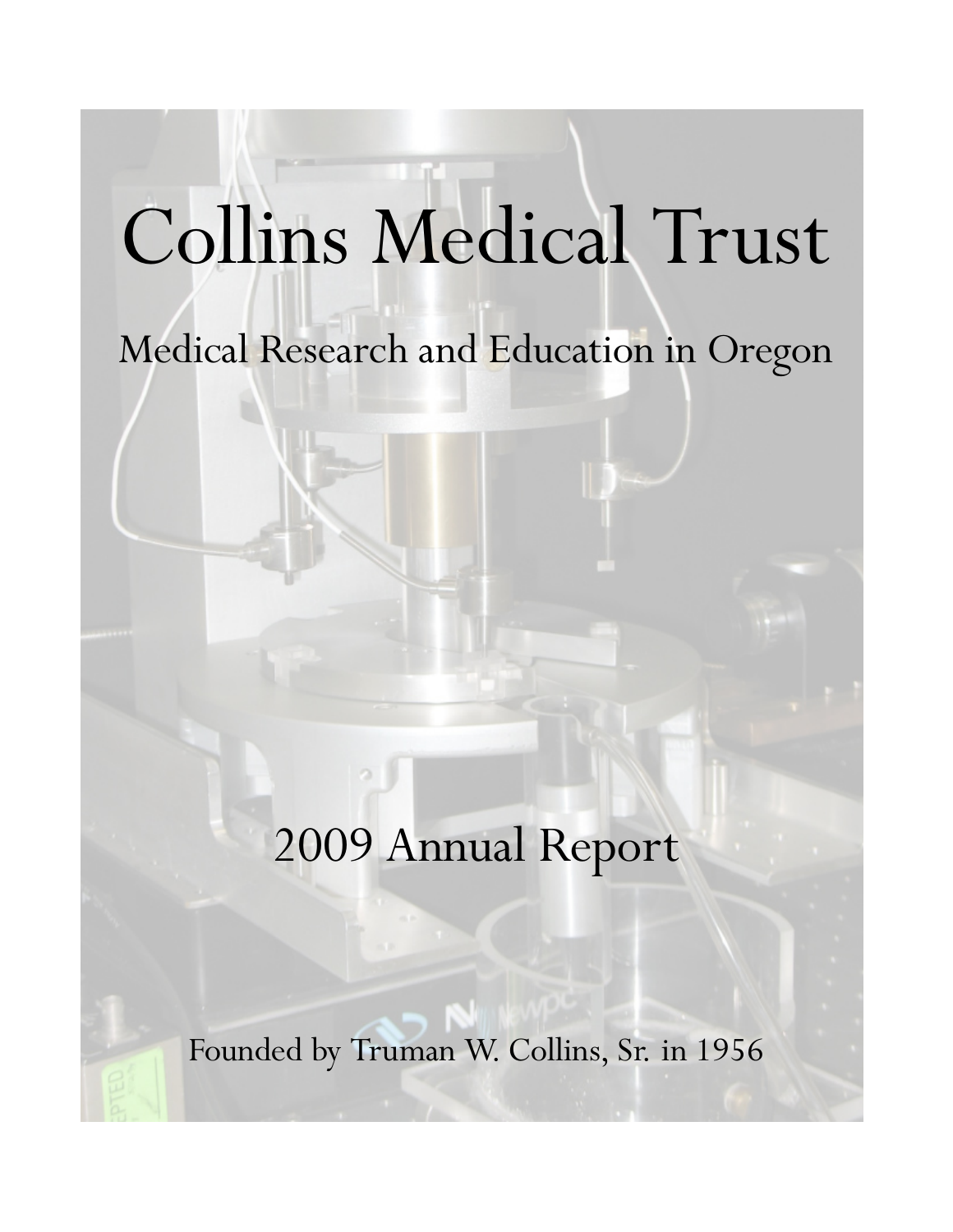# Collins Medical Trust 2009 Annual Report

## **Purpose and History**

"The principal and income of the trust fund shall be used (a) to aid, further, promote, develop, encourage and sponsor research, experiment and work in the cause, cure and treatment of human diseases or in any field of medical research, and (b) to aid, further and promote medical education."

The Collins Medical Trust was founded by Truman Collins Sr. in the fall of 1956. He was interested in the medical field and wanted to set up a trust that would contribute to medical research and education taking place in Oregon. Contributions were made to the trust over the next ten years or so, and its assets have grown significantly since that time, largely due to the wise investment decisions of the financial adviser, Jim Miller, over the first forty years of the Trust's existence.

Because the Trust makes relatively small grants—typically in the \$15,000 to \$30,000 range—our focus for research grants has primarily been seed funding to projects that will go on to request from the NIH or other large funders in a later stage.

Since its inception, the Collins Medical Trust has made grants totaling about \$6.4 million.

## **Trustees and Staff**

Nancy Helseth: Administrator (1993 – present) Truman Collins Jr.: Trustee (1990 – present) Dr. Elizabeth Eckstrom: Trustee (2003 – present) Dr. Walter McDonald: Trustee (2005 – present) Timothy Bishop: Treasurer (1990 – present)

## **Financial Statements (Fiscal year ending September 30, 2009)**

| <b>Assets and Liabilities</b> |              |             | <b>Revenue and Expenses</b>   |                |              |
|-------------------------------|--------------|-------------|-------------------------------|----------------|--------------|
| Assets:                       | 2009         | 2008        | Income:                       | 2009           | 2008         |
| Cash                          | \$427,749    | \$230,420   | Income (interest & dividends) | \$228,988      | \$287,534    |
| <b>Stocks</b>                 | \$5,690,745  | \$6,873,378 | Realized gains                | \$262,516      | \$15,961     |
| Bonds                         | \$22,875     | \$69,000    | Unrealized gains              | (\$1,212,353)  | (1,341,914)  |
| Total assets                  | \$6,141,369  | \$7,172,798 | Total income                  | $($ \$720,849) | (1,038,419)  |
| Liabilities                   | $(\$22,211)$ | $(*34,617)$ | Taxes & investment expense    | $(*5,262)$     | $(*7,400)$   |
| Net Assets                    | \$6,119,158  | \$7,138,181 | Net Investment Income         | ( \$726, 111)  | (1,045,819)  |
|                               |              |             | Grants - net                  | $($ \$292,897) | $(*421,809)$ |
|                               |              |             | Net revenue                   | (\$1,019,008)  | (1,467,628)  |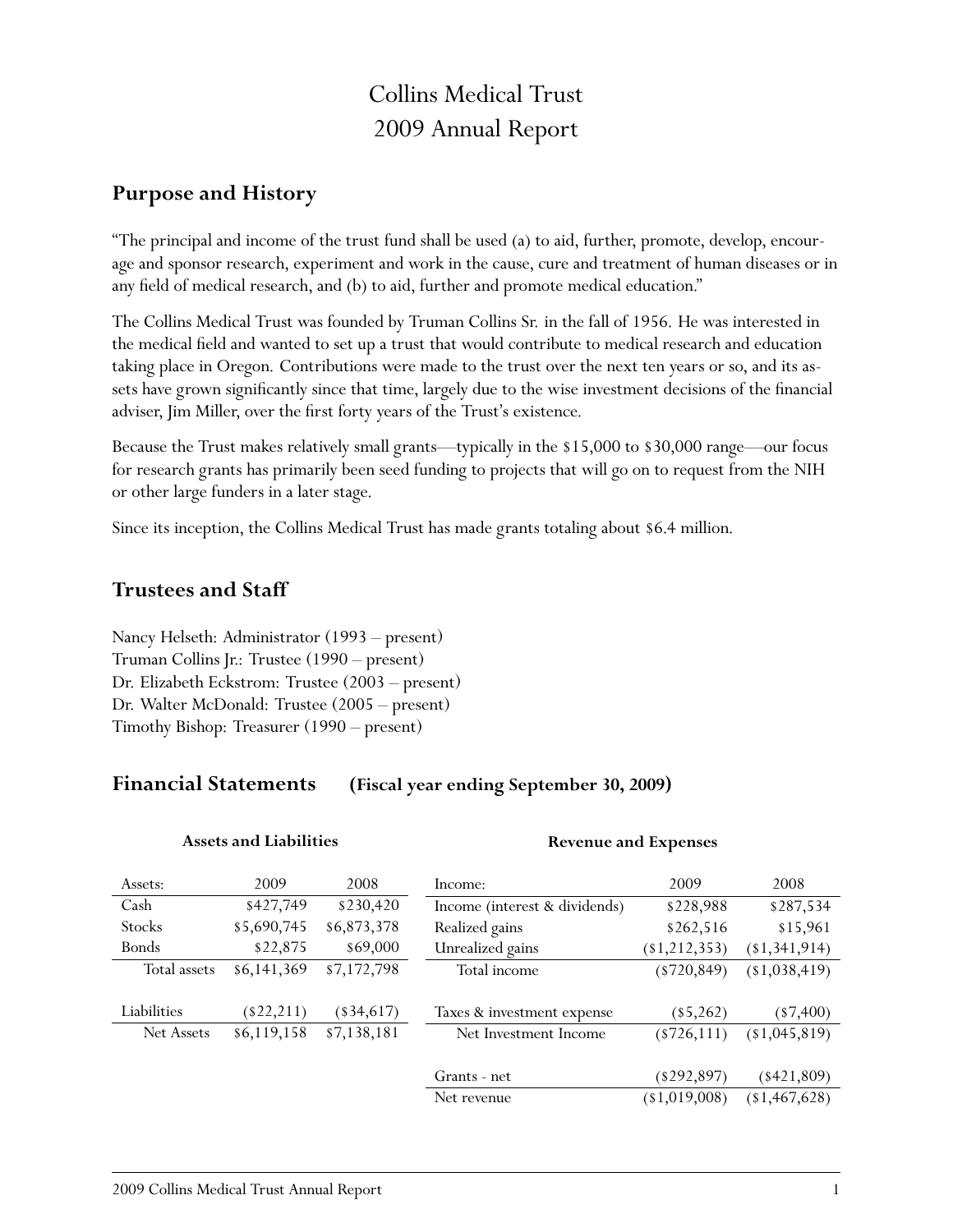#### **2009 Grants (October 1, 2008 – September 30, 2009)**

#### **Research**

\$29,980 — OHSU Foundation — Binoy Appukuttan, Ph.D. Use of Novel RTEF-1 Protein Isoforms to Prevent Abnormal Blood Vessel Growth for the Treatment of Blindness and Cancer

\$29,826 — OHSU Foundation — Dr. Jau-Shin Lou Lipoic Acid for Chronic Inflammatory Demyelinating Polyneuropathy — a Randomized, Double-Blind, Placebo Controlled Pilot Study

\$28,830 — OHSU Foundation — Georgiana Purdy, Ph.D. Identification and Characterization of Biologically-Relevant Mycobactericidal Ubiquitin-Derived Peptides

\$29,753 — OHSU Foundation — Feifei Yan, Ph.D. Role of Derlin-1 complex in ER-associated degradation of KATP channel folding mutants

\$30,187 — OHSU Foundation — Winston Chamberlain, MD, Ph.D. In Vivo Mouse Corneal Nerve Regeneration and Inflammation After Eye Surgery

\$30,000 — OHSU Foundation — Suzan Dziennis, Ph.D. Recombinant T-Cell Receptor Ligand 551: A Novel Therapeutic Approach for Stroke

\$13,835 — OHSU Foundation — Teresa Goodell RN Skin Oxygenation During Turning in Critically Ill Elders: Potential for Pressure Ulcer Prevention

\$29,652 — OHSU Foundation — Peta Grigsby Ph.D. Primate Model of Ureaplasma Infection *in utero*: Prevention of Neurologic Sequelae

\$28,541 — OHSU Foundation — Claudia Lopez, Ph.D. Development of Antivirals Against HIV Assembly

\$29,800 — OHSU Foundation — Guangwu Xu, MD, Ph.D. Murine Cytomegalovirus Latency and Reactivation in Stromal Cells

Total Research: \$280,404 (89%)

#### **Education**

\$35,000 — Linfield School of Nursing Paquet Scholarship Fund, For Current Scholarships.

Total Education: \$35,000 (11%)

**Total Grants approved in 2009: \$315,404**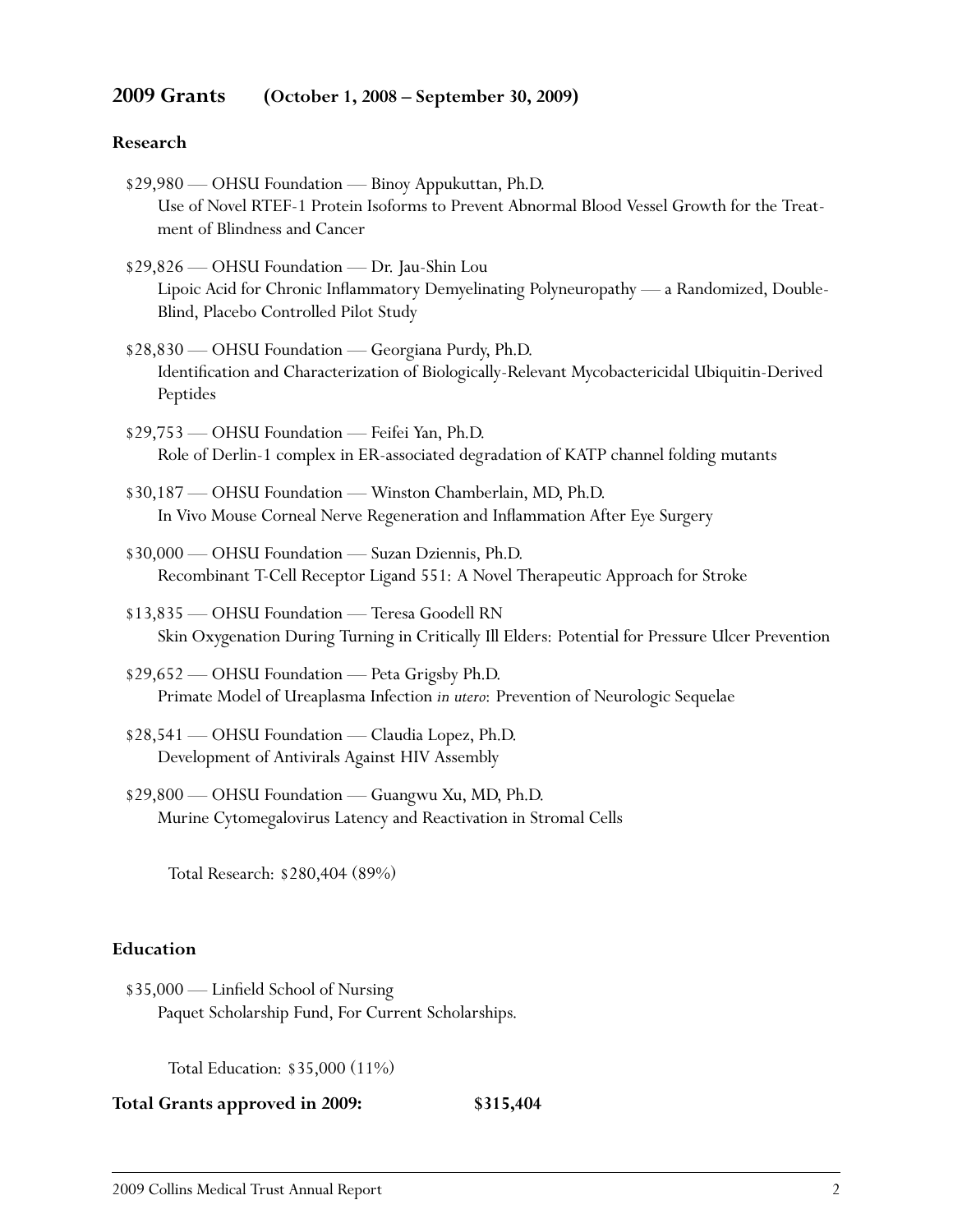# **Highlights from Prior Grants**

It may take years before the outcome of a research project is fully known. The following three grants were made in past years. For each, some context and detail is given for the outcome of the project.

#### **Cell Biomechanics and the Study of Disease States**

Sean S. Kohles, Ph.D., Associate Professor of Mechanical & Materials Engineering Portland State University & Oregon Health Sciences University \$30,000 awarded in May 2008

In 2005, the National Science Foundation awarded an instrumentation grant to PSU for the development of a novel device integrating two laser-based techniques for the study of single-cell biomechanics. Now, an optical tweezer may position individual cells within complex microfluidic environments while directly measuring flow velocities (stresses) and the responding cellular deformation (strains). This advanced technology facilitates biomechanical investigations at the cellular level in order to discover the relationship between mechanics and biology (mechanotransduction) and the potential for identifying cell mechanics as a biomarker for disease. The goal was and still is to provide a more complete knowledge of individual cellular biomechanics associated with diseases (e.g., cancer, diabetes, arthritis) as well as prioritizing the biomechanical factors most critical to stimulating regenerative processes. In 2007, the National Institutes of Health provided funding to validate this approach using cartilage and bone cells in an effort to understand arthritis, a disease which affects one in three American adults. More recently, an award from the Collins Medical Trust has added additional support to help facilitate the cell culture environment necessary to pursue living-cell studies. This ongoing effort includes the continued validation of a novel instrument and the formation of a database archiving cellular biomechanical properties supporting the exploration of healthy and diseased states.

Many additional researchers, both faculty and students, have contributed directly or indirectly to this investigation including Derek C. Tretheway, PhD, of PSU, Shelley R. Winn, PhD, of OHSU, and Randy D. Zelick, PhD, of PSU. Validation studies have produced biomechanical data which has led to groundbreaking publications describing both experimental and mathematical modeling results. These preliminary studies have supported a seed effort contributing to multiple internal and external grant applications. As with any new technology developed for a novel experimental approach, limitations were identified precluding a complete biomechanical assessment of single and multiple cells. Despite the technical limitations, scientific discoveries have been recognized including the challenge of making celllevel knowledge relevant to tissue-level therapies. In this perspective, Dr. Kohles has been bridging the discoveries between cell engineering and tissue engineering. Here, cell population biomechanics and biomaterials science become critical components when harnessing the adaptability of the living system toward tissue repair, regeneration, and healing. Through an increased university leadership interest in establishing inter-institutional partnerships between OHSU and PSU, additional clinical relevancy is being added to this investigation. The award from the Collins Medical Trust has provided valuable support toward strengthening these research and educational partnerships.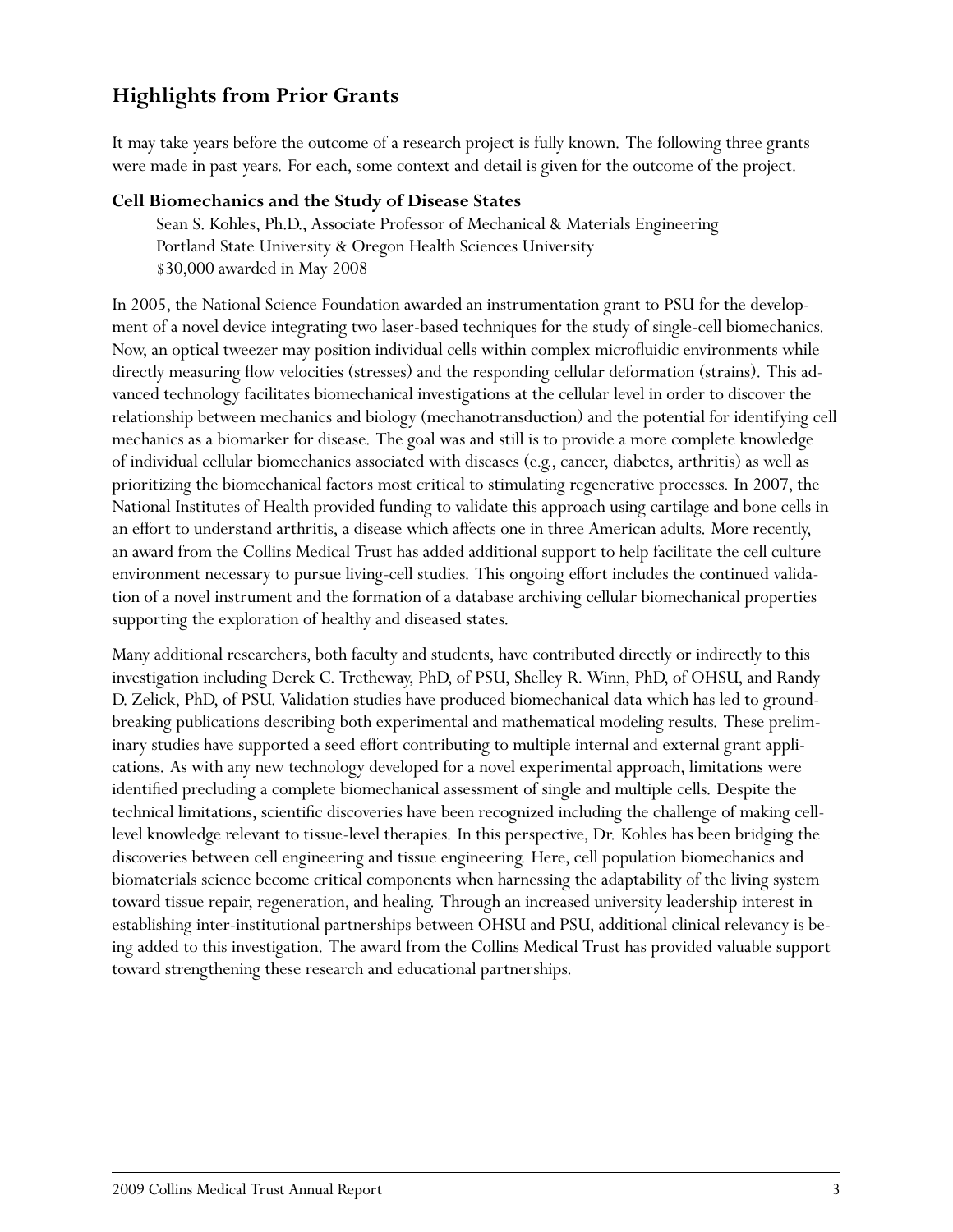#### **Antimicrobial Activity of C9ASA against Methicillin-Resistant** *Staphylococcus aureus*

Michiko M. Nakano, Ph.D., Research Associate Professor Oregon Health Sciences University, Division of Environmental & Biomolecular Systems \$25,000 awarded in October 2008

Thanks to a \$25,000 grant from Collins Medical Trust in October 2008, an OHSU team of researchers has made progress toward elucidating how methicillin-resistant *Staphylococcus aureus* (MRSA) escapes from antimicrobial treatment. Collins Medical Trust provided funding to Michiko M. Nakano, Ph.D. in support of a project titled *Antimicrobial Activity of C9ASA against Methicillin-Resistant* Staphylococcus aureus. A natural isolate of *Bacillus pumilus* produces an antibacterial substance C9ASA that is highly effective against gram-positive pathogens including MRSA. Increasing prevalence of MRSA has been a serious threat to public health worldwide. The grant supported an important early stage of the research, which includes identification of the structure of C9ASA and its mode-of-action against MRSA.

In collaboration with Dr. John Vederas (University of Alberta, Canada), the OHSU research team identified C9ASA to be amicoumacin A that has antimicrobial and antiulcer activity. To gain insights into the mode-of-action of amicoumacin A, the team and a collaborator Dr. Jan Pané-Farré in Dr. Michael Hecker's group (Ernst-Moritz-Arndt-Universität, Germany) carried out transcriptome analysis in *S. aureus* strain COL, community-associated MRSA. Alteration of gene expression is likely the result of bacterium's attempt to overcome damages caused by the antibiotic. The research supported by Collins Medical Trust laid the groundwork for the research funded in 2009 by NIH-NIAID, and the team continues studying the response of MRSA to amicoumacin A. Characterization of genes that are up-regulated or down-regulated in response to amicoumacin A will likely provide some clue to understanding how these genes function in MRSA pathogenesis.

#### **Exploiting viral hitchhiking to cure genetic disease. Dissecting the fate of viral particles**

Peter Kurre, M.D., Associate Professor Oregon Health Sciences University, Pediatrics and Cell & Developmental Biology \$25,000 awarded in November 2006

In November 2006, the Collins Medical Trust made an award to OHSU in support of this project led by Peter Kurre, M.D. The results from one year of seed funding from the Collins Medical Trust formed the basis of an ongoing five-year National Institutes of Health (NIH) grant, now in its second year and a 3 year National Research Service Award for Dr. Amy Skinner, postdoctoral fellow in the laboratory of Dr. Kurre. Thus, the \$30,000 investment, combined with the vision and philanthropic leadership by the Collins Medical Trust attracted some \$1.9 million to OHSU, not counting the ability to provide employment and the gains in intellectual capital.

Funds from the Collins Medical Trust allowed Dr. Kurre and his team to carefully dissect the fate of specialized virus particles in blood and bone marrow cells to discover a new pathway by which they can be exploited for therapeutic purposes. The ability to rationally design the viruses for a specific genetic target implies a completely novel method to approach cancer therapy. Together, capture, tissue-targeted delivery and release of virus particles provides fresh opportunity for the treatment of cancers resistant to conventional therapy. The follow up studies funded through grants from the National Heart Lung and Blood Institute will provide proof of principle for this strategy and form the basis of more specific, disease-targeted subsequent studies.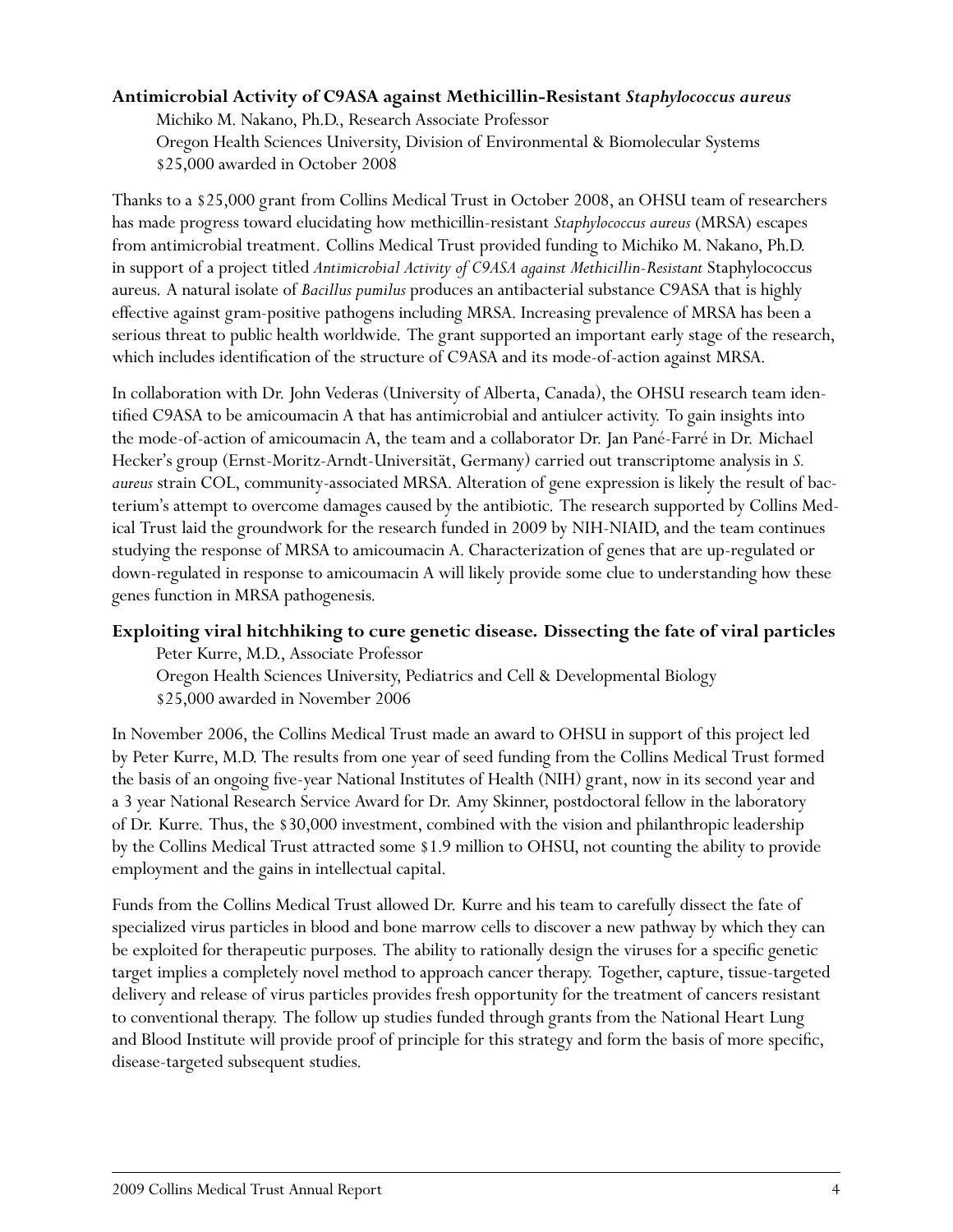# **Policies**

The Original Trust document states that monies from the Trust shall be used:

"To aid, further, promote, develop, encourage and sponsor research, experiment and work in the cause, cure and treatment of human disease or in any field of medical research, and

To aid, further and promote medical education."

With this statement as a guide, and having knowledge of the desires and concerns of the Trustor, Mr. Collins, and applicable laws, the Trustees over the ensuing years have established the following *general guidelines* under which grant requests are considered:

- 1. Disbursements are made only to applications which have established their tax-exempt status with the U.S. Treasury Department and are operated exclusively for scientific and/or educational purposes.
- 2. Preference is given to projects and programs conducted by qualified organizations within the State of Oregon.
- 3. Funds cannot be paid directly to or for the benefit of any specific individual. This does not preclude grants to qualified institutions for organized scholarship programs. Education is generally geared toward the education of health care professionals.
- 4. Grants for annual operating budgets or for deficit financing are not favored.
- 5. Disbursements are normally not made to "Private Foundations", as defined in the Internal Revenue Code.
- 6. The Trust will not support efforts to influence legislation or other political action.
- 7. In considering projects or programs involving substantial funds, the Trust prefers to participate with other donors and expects the applicant to seek additional support.

# **Submission Procedures**

Requests for information and applications for grants from the **Collins Medical Trust** should be presented in writing. Applications need not be formal and should include an Executive Summary suitably brief to present the necessary facts about the applying organization and the project for which the grant is being sought, supported by sufficient technical detail to present a clear picture of the project and expected outcomes. Project outcomes should be clearly articulated, along with an evaluation plan that will determine how successful the project was in attaining its objectives.

The application should include (If the Trustees believe further information is required, they may request an interview with a principal of the applicant and/or a visit to the applicant's facility):

1. The exact name of the organization or agency making application, and the specific date when requested funds will be required.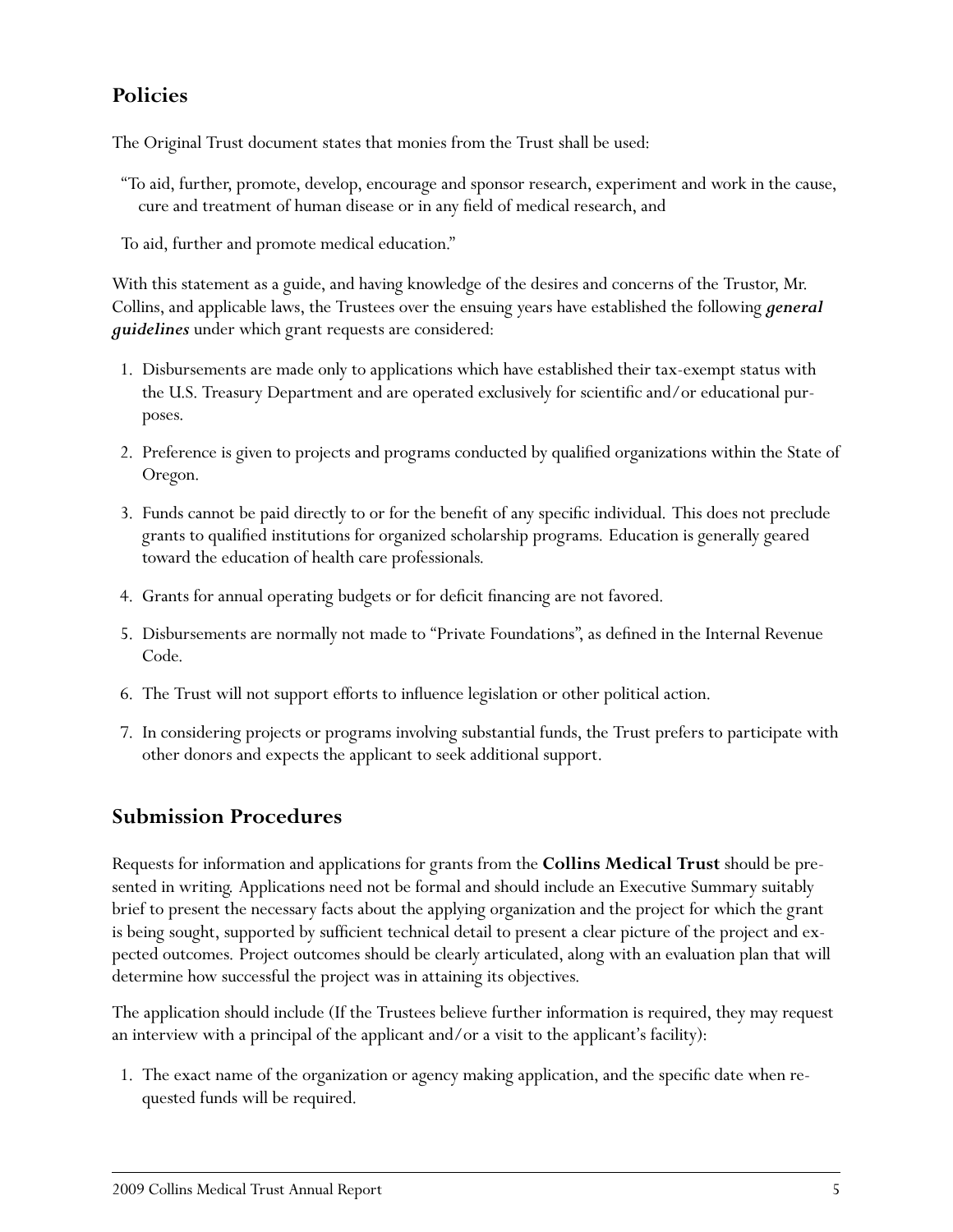- 2. A copy of the letter from the Treasury Department of the United States which grants tax exempt status; also a statement that the applicant is classified as "Not a Private Foundation", as defined in the Internal Revenue Code.
- 3. The nature of the project for which funds are requested. Projects seeking funding for symposiums, seminars or conferences should contain details regarding course evaluations.
- 4. Curriculum vitae of the investigator(s). NIH format is preferred. Junior investigators should identify their primary mentor(s) as preference is given to projects associated with respected mentor(s).
- 5. Bibliography supporting the project.
- 6. In research projects involving human subjects, the status of IRB approval should be included.
- 7. A budget for the proposed project.
- 8. Estimated total of funds required for the proposed project and the amount sought from the **Collins Medical Trust**.
- 9. Anticipated source of balance required in excess of funds requested from the Collins Medical Trust.
- 10. Other sources being approached for financial assistance for the project.

Electronic submission (preferred): via email to [nhelseth@collinsco.com](mailto:nhelseth@collinsco.com) (.pdf format preferred).

Hard copy submission: Submit the *original and 1 photocopy* of the proposal (including any supporting documentation). Mail to:

> Nancy L. Helseth, Administrator (503) 471-2223  $\text{Collins Medical Trust}$  nhelseth $@$ collinsco.com Portland, OR 97201

1618 S.W. First Avenue, Suite 500 <http://www.collinsmedicaltrust.org/>

#### **Replies to Applications:**

The Trustees meet *three times a year*, in January, May and September. Requests should be submitted by the *first day* of these months to receive timely consideration. It is not possible to react to emergency requests for crash programs. When an application has finally been acted upon by the Trustees, it will be accepted or rejected in writing sent to the mailing address of the applicant by the first week in the following month.

#### **Reports:**

The organization receiving a grant from the **Collins Medical Trust** has a responsibility to report on the use of the funds granted. Unless otherwise indicated at the time disbursement is made, reports are requested to be made annually until the entire grant has been expended. These reports should cover not only progress, but also evaluate the results being achieved. Additionally, throughout the duration of the project, any substantial changes in scope, personnel, or funds that are re-directed from the original purpose, should be reported to the Administrator of the Collins Medical Trust for approval by the Trustees at their next regularly scheduled meeting. Lastly, the Collins Medical Trust appreciates acknowledgment, primarily in scientific publications, for their contribution in support of the project.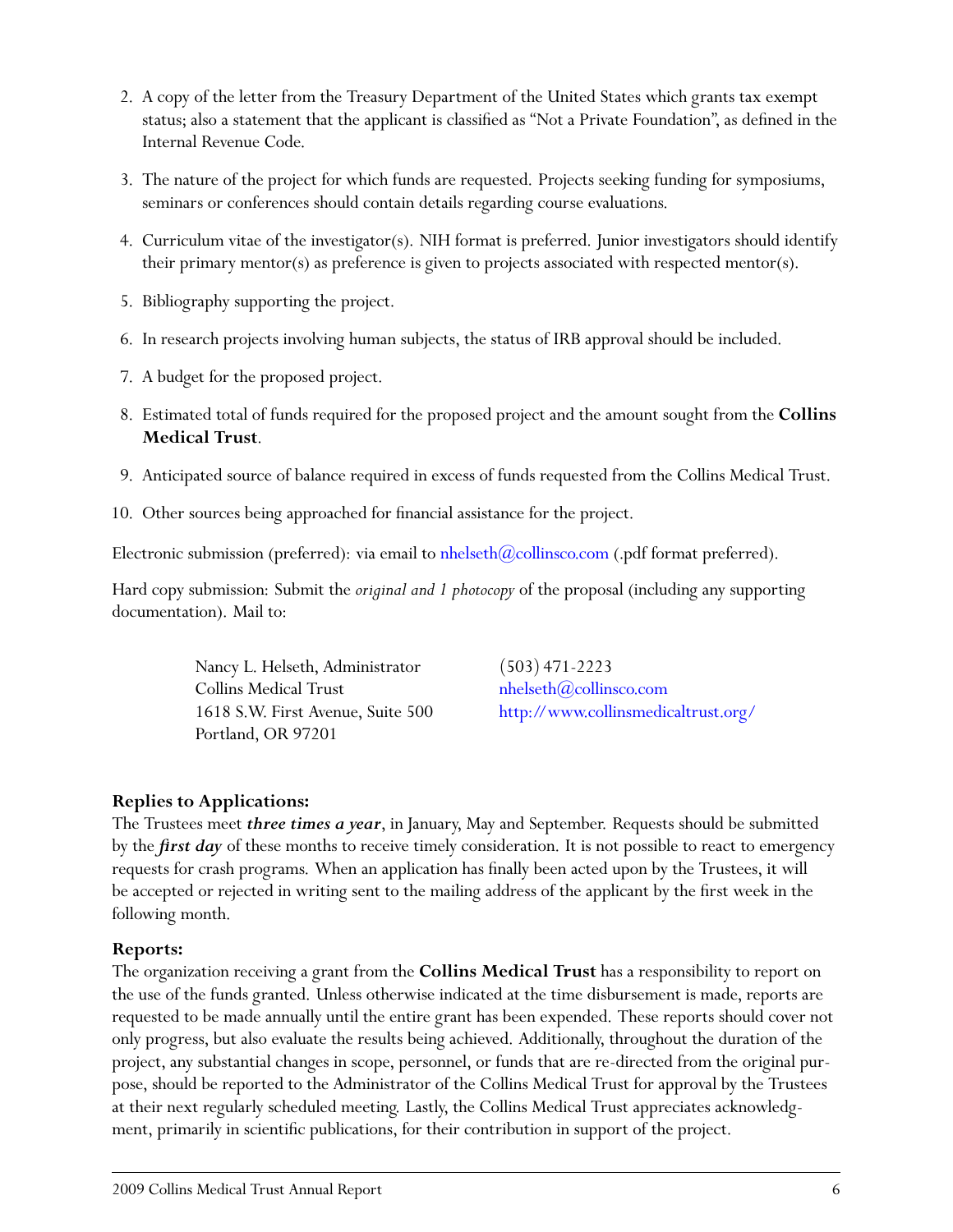# **Trustee Biographies**

#### **Walter J. McDonald, MD, MACP**

Walter received his undergraduate education at Williams College and his MD degree at the University of Michigan. Following a residency in internal medicine at Oregon Health Sciences University, he returned to Michigan for training in Endocrinology. He is certified in both internal medicine and endocrinology.

Walter was the Chief of Medicine at the Portland Oregon VA Medical Center for 12 years beginning in 1979. He then assumed the role of Associate Dean for Education at the Oregon Health Sciences University. In 1995 he became the CEO of the American College of Physicians. In 2002 he assumed the role of CEO of the Council of Medical Specialty Societies, a position he held until 2008.

Walter serves on the Executive Committee of the Physicians Consortium for Performance Improvement, and is Chair of the ACP Foundation and a Board member on several other foundations.

He is a member of Alpha Omega Alpha and has been elected as a Master of the ACP. He has been recognized by Oregon Health Sciences University as Alumnus of the Year (1998) and has been recognized by a number of organizations for both his teaching and leadership skills.

His primary interests include quality improvement, continuing and graduate medical education, and professionalism.

#### **Elizabeth Eckstrom, MD, MPH**

Elizabeth is a geriatrician who specializes in promoting an active lifestyle in older adults and issues relevant to healthy aging in women. She is Director of Geriatrics at Oregon Health & Science University in Portland, Oregon, and Associate Professor of Medicine.

Her research has focused on teaching residents how to counsel elderly patients in physical activity, doctor-patient communication, and tai chi for prevention of falls in older people. She also studies the effectiveness of training primary care faculty in geriatrics, and speaks regionally and nationally on strategies to optimally care for older patients in primary care practice.

Personal interests include travel, windsurfing, telemark skiing, gardening, and reading.

#### **Truman W. Collins, Jr.**

Truman is the son of the founder of the Collins Medical Trust (Truman W. Collins, Sr.), and has been a trustee since 1990. Truman earned his Master's degree in Computer Science from Stanford University in 1987.

In addition to serving as Trustee of the Collins Medical Trust, Truman is the President of The Collins Foundation, and a board member of The Collins Companies. He also serves as a trustee of the OHSU Foundation, is a committee member of the Medical Research Foundation, and is a board member of The Chalkboard Project—an initiative of Foundations for a Better Oregon.

Truman also works part-time as a software engineer for Mentor Graphics Corporation in the area of Computer Aided Engineering software used for the design and fabrication of integrated circuits.